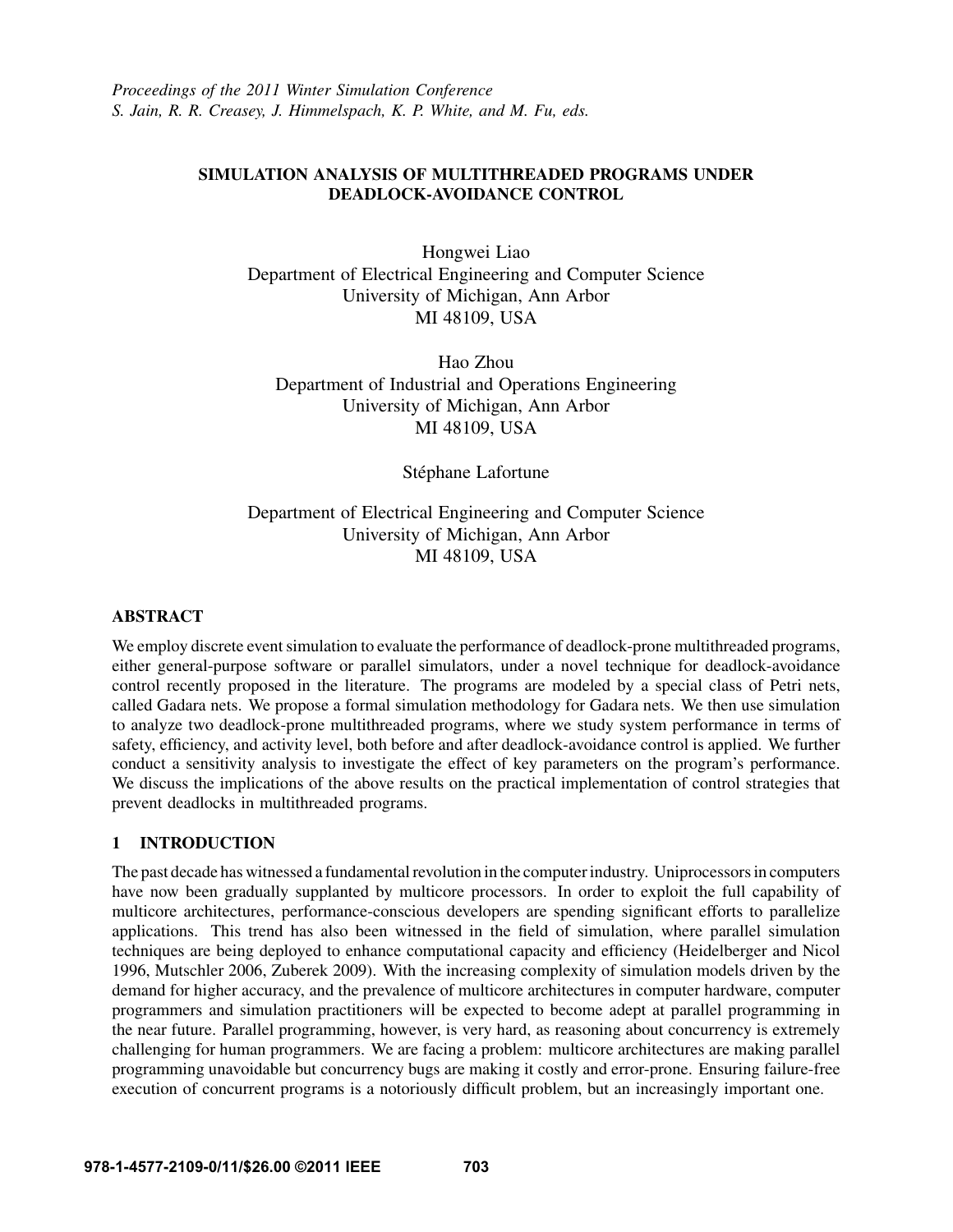An important class of failure in concurrent software, including parallel simulations, is *circular-wait deadlock*, where a set of tasks are waiting for one another indefinitely and no progress can be made. The deadlock problem incurred by event message processing in parallel discrete event simulation has been investigated previously, and various conservative solutions were proposed; see, e.g, (Fujimoto 1990). Conservative algorithms were further evaluated and compared in (Bagrodia and Takai 2000). A circular-wait deadlock can also be induced by lack of resources due to contention among concurrent tasks. For instance, let us consider two tasks, 1 and 2, where both require *exclusively* holding resources A and B to complete their jobs. It is easy for situations to arise in which, e.g., task 1 has acquired A and needs B, while task 2 holds B but requires A; these tasks are deadlocked and neither can perform useful work. (Krishnamurthi et al. 1994) presented a deadlock detection algorithm in simulation models by using a linked list structure of resources and tasks. Various algorithms have been reported for deadlock analysis using graph theoretic models; see, e.g., (Woodward and Mackulak 1997, Venkatesh et al. 1998, Cheung et al. 2009).

We are interested in multithreaded programs that use shared data, a common paradigm for generalpurpose concurrent software. This programming technique has also been employed in multithreaded simulators (Hsu, Pino, and Bhattacharyya 2008, Mutschler 2006, Zuberek 2009). In this programming paradigm, programmers use lock primitives, such as mutual exclusion locks (or "mutexes"), to protect shared data. Inappropriate use of locks can lead to the circular-mutex-wait (CMW) deadlock problem described above. It is useful to delineate the two levels at which CMW deadlocks may arise in the context of this paper: *the program source code* itself, and *the system being simulated* in the case of simulation analysis. Our investigations pertain to deadlocks that may arise at either of these two levels. At the *program* level, the aforementioned tasks are the concurrent threads that are executing, and the resources are sections of shared data in memory. In this case, mutexes prevent threads from accessing the same data concurrently, thus allowing threads to update the shared data in an orderly manner. Misuse of mutexes by programmers can lead to CMW deadlocks. Case Study 1, presented in Section 4.1, addresses this type of program-level deadlock. At the *system simulation* level, the aforementioned tasks and resources can model various entities in different contexts. For example, in flexible manufacturing system simulation, the tasks can be parallel assembly lines, and the resources can be machines processing the parts of a product; in healthcare system simulation, the tasks can be concurrent patient flows, and the resources can be physicians, nurses, or medical equipment. In multithreaded simulations, these shared resources are protected via mutexes by the tasks that first acquire them. If the system design is such that deadlocks due to shared resources can arise, and no proper efforts are made to avoid them, then these deadlocks can potentially manifest themselves as CMW deadlocks when the system is being simulated. Case Study 2, presented in Section 4.2, addresses the deadlock problem at this level. A similar analytical approach has also been employed to study software contention in computer systems (Roy et al. 2008).

In our ongoing Gadara project, we employ Petri nets to systematically model, analyze, and control multithreaded programs with lock allocation and release operations (Wang et al. 2008, Liao et al. 2010). The architecture of the Gadara methodology is shown in Figure 1, and involves the novel paradigm of *controlling* the execution of the multithreaded program by instrumenting it with *optimal* (i.e., maximally permissive) control logic that is synthesized using recent results from the control theory of discrete event systems (Cassandras and Lafortune 2008). Petri nets are a commonly

used modeling formalism for discrete event systems; a Petri net model captures the concurrency of the dynamics of a multithreaded program while avoiding enumerating its state space. The Gadara methodology works for general-purpose multithreaded software; in particular, it can be applied to multithreaded simulators. In this latter context, the deadlock-avoidance control logic synthesized in the Gadara methodology applies to



Figure 1: Gadara architecture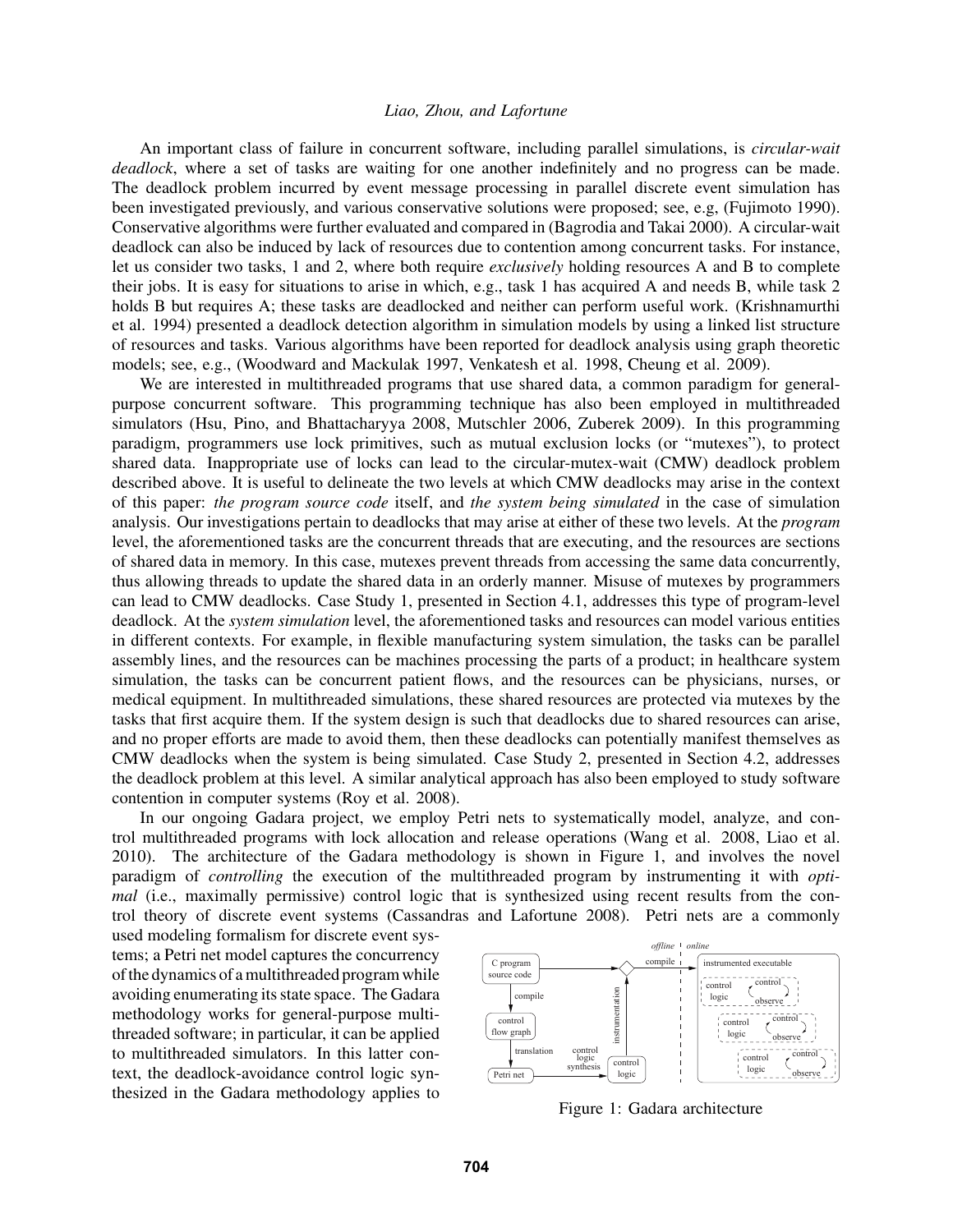CMW deadlocks at both the aforementioned pro-

gram and system levels. In the Gadara project, we have used Petri nets to model, analyze, and control several general-purpose large software programs, such as OpenLDAP, BIND, and Apache (Wang et al. 2008). We will study a nontrivial deadlock example from OpenLDAP in Section 4.1.

In the context of discrete event simulation, in contrast to (Mueller, Alexopoulos, and McGinnis 2007) where Petri nets have been used in the simulation modeling phase to prevent deadlocks, we focus on existing simulation models and their associated multithreaded programs, which may be deadlock-prone. Also, in contrast to (Woodward and Mackulak 1997, Venkatesh et al. 1998), where graph theoretic models are used for deadlock detection and resolution, we not only detect deadlocks via formal methods in Petri nets, but also synthesize *maximally permissive* control logic to *provably* prevent potential CMW deadlocks. Here, maximal permissiveness means that the control logic will restrict concurrency only when necessary to eliminate deadlock. The development of this control technique has been reported in (Liao et al. 2010). Our prior works have focused on the class of *untimed* Petri nets and mainly studied *logical* level properties, e.g., deadlock-freeness. In this paper, we extend our models to the class of *stochastic timed* Petri nets and use them to investigate the *quantitative* performance of programs, before and after control, via discrete event simulation. Our simulation analysis principally investigates: the impact of the synthesized control logic on program's performance; the effect of key parameters on the program before and after control; and the tradeoff between aggressive and conservative deadlock-avoidance control strategies. More importantly, our study provides a general simulation-based methodology to evaluate the performance of multithreaded programs, when deadlock-avoidance control logic is applied. Therefore, our contributions are both in terms of modeling methodology and analysis methodology for the problem under consideration.

Our main contributions are as follows. (i) We propose a simulation methodology for a special class of stochastic timed Petri nets, which model multithreaded programs (including multithreaded simulators) with lock allocation and release operations, and provide a systematic framework for the synthesis of optimal deadlock-avoidance control logic. (ii) We conduct simulation analysis on the Petri net models of programs before and after deadlock-avoidance control, and study the performance metrics related to safety, efficiency, and activity level via output data analysis. (iii) We further conduct sensitivity analysis on these Petri net models, and investigate the effect of key parameters on the programs and the implication for deadlockavoidance control. The paper is organized as follows. We introduce relevant background in Section 2. The proposed discrete event simulation model is described in Section 3. We present the simulation results and analysis of two cases of deadlock-prone programs in Section 4, and conclude in Section 5.

# 2 PRELIMINARIES

We briefly overview the Gadara project and then introduce background material and relevant definitions.

# 2.1 Overview of the Gadara Project

As shown in Figure 1, the Gadara methodology contains four stages. (i) The program source code is compiled into a graphical model, the control flow graph (CFG), that captures execution paths. (ii) The CFG is translated into a Petri net model of the whole program, called Gadara net (to be introduced shortly), which maps potential deadlocks in the program to a structural feature called *resource-induced deadly-marked siphons* in the net. Therefore, potential deadlocks can be automatically detected and prevented, by searching for these structural features in the net (a problem previously investigated), and seeking their elimination by control at the next stage. (iii) Maximally permissive control logic is synthesized for the obtained Gadara net (Liao et al. 2010), so that the aforementioned structural features will *not* be reachable in the controlled Gadara net. (iv) The control logic is used to instrument the source code and manage lock allocation and release at run-time to avoid deadlocks.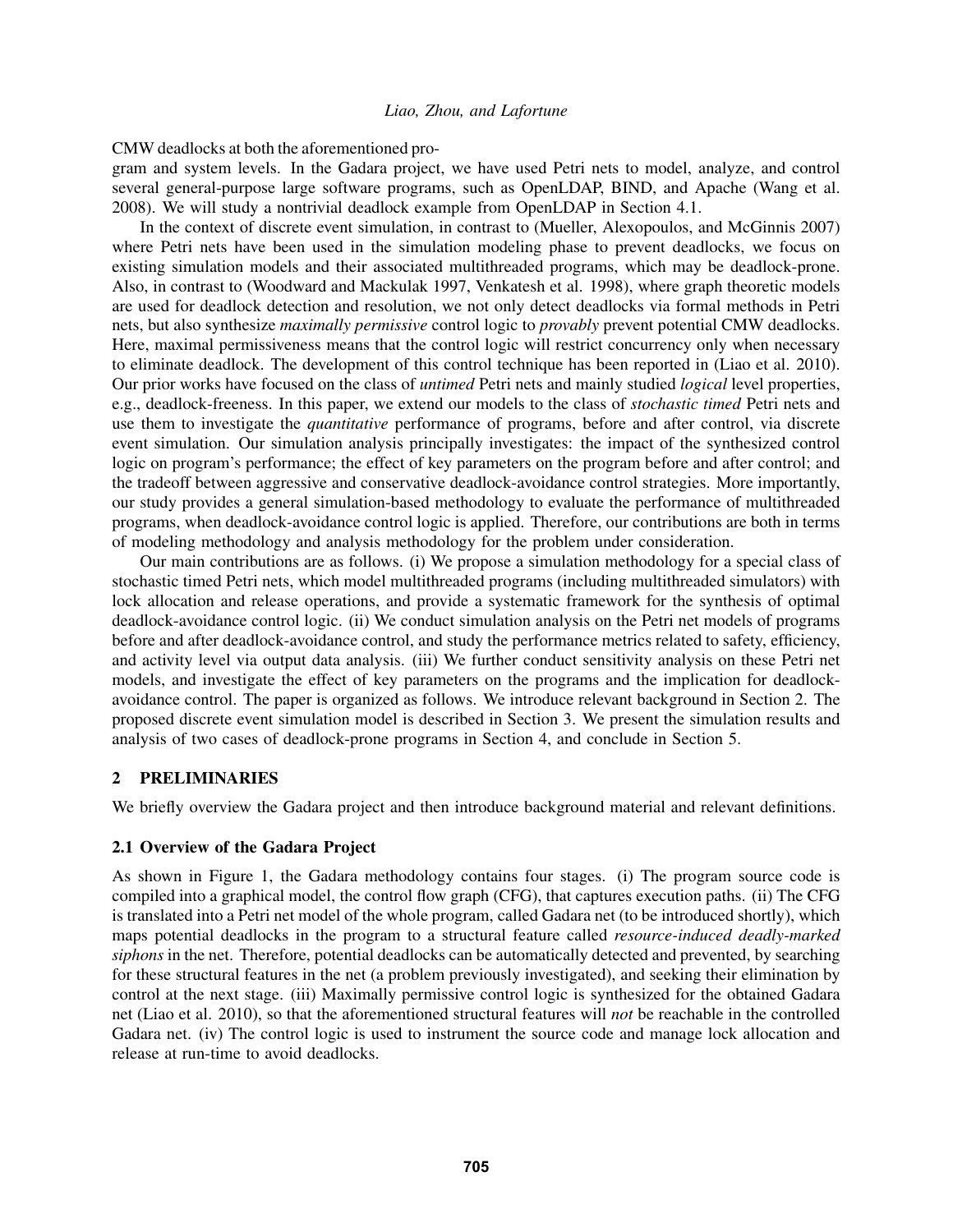#### 2.2 Standard Definitions of Petri Nets

Due to space limitations, we assume readers are familiar with standard Petri net definitions, as in (Cassandras and Lafortune 2008). We only present the definitions that are relevant to our discussion.

**Definition 1** A Petri net dynamic system  $\mathcal{N} = (P, T, A, W, M_0)$  is a bipartite graph  $(P, T, A, W)$  with an initial number of tokens. Specifically,  $P = \{p_1, p_2, ..., p_n\}$  is the set of places,  $T = \{t_1, t_2, ..., t_m\}$  is the set of transitions,  $A \subseteq (P \times T) \cup (T \times P)$  is the set of arcs,  $W : A \rightarrow \{0, 1, 2, ...\}$  is the arc weight function, and for each  $p \in P$ ,  $M_0(p)$  is the initial number of tokens in p.

The *marking* (a.k.a. the *state*) of a Petri net  $N$  is a column vector M of n entries corresponding to the *n* places. As defined above,  $M_0$  is the initial marking. We use  $M(p)$  to denote the number of tokens in place p under marking M. A transition  $t$  is *enabled* or *fireable* at  $M$ , if for any input place  $p$  of  $t$ ,  $M(p) \geq W(p, t)$ . Based on Definition 1, we can further define a stochastic timed-place Petri net as follows. **Definition 2** A stochastic timed-place Petri net is a six-tuple  $\mathcal{N} = (P, T, A, W, M_0, V)$ , where  $\mathcal{N} =$  $(P, T, A, W, M_0)$  is a Petri net, and,  $V : P \to \mathbb{R}^+$  is a timing structure that associates places with stochastic time delays.

#### 2.3 The Gadara Net Model

In (Wang et al. 2009), we formally define a special class of Petri nets, called Gadara nets, to systematically model multithreaded programs with lock allocation and release operations. We use  $\mathcal{N}_G$  to denote a Gadara net. See (Wang et al. 2009) for the detailed definition and analysis of  $\mathcal{N}_G$ . We discuss its key features using the example in Figure 2.  $\mathcal{N}_G$  in Figure 2 contains two *process subnets*:  $\mathcal{N}_1$  and  $\mathcal{N}_2$ . Each process subnet models a work process of the program. In  $\mathcal{N}_G$ , there are three types of places:

(i) The set of *idle places*, denoted as  $P_0$  and shown in purple; these places contain tokens that represent "idle" threads waiting for future execution. At the initial state,  $M_0(p) > 0, \forall p \in P_0$ . (ii) The set of *operation places*, denoted as  $P<sub>S</sub>$  and shown in black; these places model the main body of the program. Each operation place represents a set of lines of code executed by a thread. A token in an operation place represents a thread executing these lines of code. At the initial state,  $M_0(p) = 0, \forall p \in P_S$ . (iii) The set of *resource places*, denoted as  $P_R$  and shown in blue, red, and green, model mutexes in the program. A token in a resource place represents the availability of the lock. At the initial state,  $M_0(p) = 1, \forall p \in P_R$ . Any transition in  $\mathcal{N}_G$  either models a lock allocation or release operation, or models a branch selection (e.g.,  $if/else$ as shown in Figure 4) in the program. Further, if all the resource places were removed in  $\mathcal{N}_G$ , then any transition will only have one input place and one output place, which is due to the nature of the program we model. In order to prevent deadlock states from being reach-



Figure 2: A Gadara net model of two threads sharing three resources

able, we synthesize *monitor places* (a.k.a. *control places*) to augment the original Gadara net, and obtain the *controlled Gadara net* (Liao et al. 2010). The set of monitor places is denoted as  $P_C$ . In essence, monitor places are generalized resource places. The details about control synthesis are beyond the scope of this paper; see (Liao et al. 2010) for further discussion.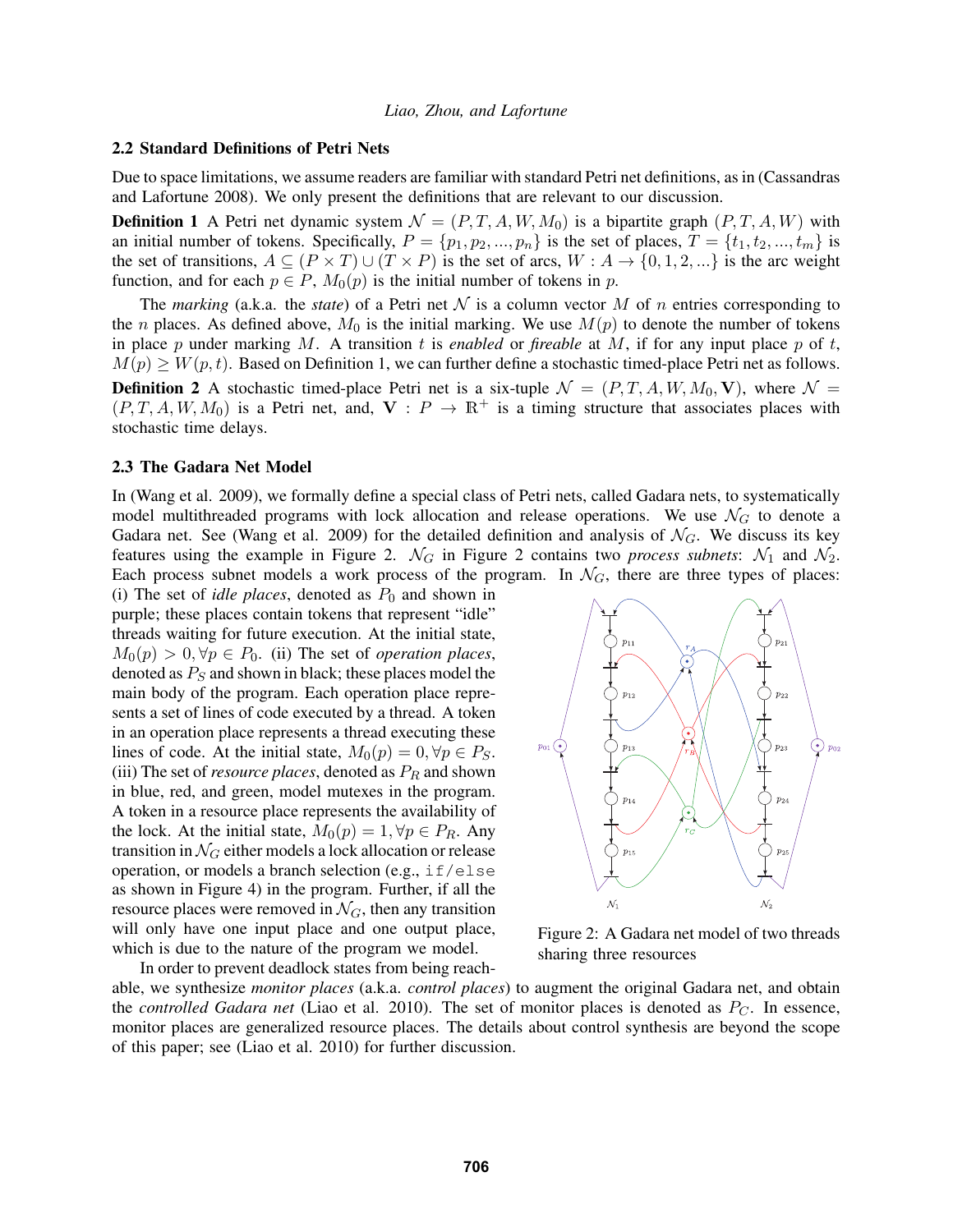#### 2.4 Stochastic Timed Gadara Net Model for Simulation Analysis

From Section 2.3, we know that the tokens in  $P_0 \cup P_S$  represent the threads and drive the dynamics of the net, while the tokens in  $P_R \cup P_C$  represent the availability of (generalized) resources. This implies that for the purpose of simulation of  $\mathcal{N}_G$ , we *only* need to consider delay times associated with idle or operation places, which represent thread waiting or execution times. More specifically, based on Definition 2, in a *stochastic timed-place Gadara net*, the timing structure is:  $V : P_0 \cup P_S \rightarrow \mathbb{R}^+$ .

In general, timed Petri nets can have delays associated with transitions or places, which results in *timed-transition Petri nets* or *timed-place Petri nets*, respectively. From a theoretical viewpoint, these two subclasses of nets are expressively equivalent (Sifakis 1980). In timed-transition Petri net models of physical systems, transitions usually represent actions in the system that take time to complete, while places and tokens usually represent the pre-conditions of the execution of the actions, which are not directly related to time. In contrast, in the proposed timed-place Gadara net models of multithreaded programs, we only need to assign time delays to idle and operation places, because these places and tokens therein are used to model thread executions, which take time to complete; transitions are used to model branches or lock allocations and releases, which can be completed in the program instantaneously (when enabled). In this paper, we assume that all the delay times follow exponential distribution. However, our proposed simulation model can be applied to any general distribution.

# 3 THE DISCRETE EVENT SIMULATION MODEL

We first define our simulation model, and then introduce the performance metrics in the simulation analysis.

#### 3.1 Basic Components

We follow the simulation framework proposed in Section 1.3.2 of (Law 2007), with necessary extensions to incorporate the special features in Petri nets. The basic components of our simulation model are defined as follows. The *system* being simulated is the Gadara net  $\mathcal{N}_G$ , which is obtained from a multithreaded program, possibly a multithreaded simulation program for an underlying physical system of interest (recall the discussion in Section 1 about the two levels of deadlocks considered in this paper). The *system state* is the marking (or state) of  $\mathcal{N}_G$ . An *event* is the firing of a transition in  $\mathcal{N}_G$ . An event is denoted as a two-tuple  $(\tau, t)$ , where  $\tau$  is the scheduled event time, and t is the transition scheduled to fire at time  $\tau$ .

We maintain an *enhanced event list* in our simulation. This is due to a special dynamic feature in Petri nets: a transition, which is scheduled to fire at some time, say  $\tau$ , can be *disabled* in the net at  $\tau$  due to lack of tokens in its input place. Moreover, since it corresponds to a pending action of the multithreaded program we study, this scheduled event cannot be discarded, but rather, it should be "backlogged" and fired whenever it becomes enabled after  $\tau$ . Any element in the enhanced event list is an event and is denoted as a two-tuple  $(\tau, t)$  as defined above. As shown in Figure 3, the proposed enhanced event list is divided into two parts: (i) *Future Event List (FEL)*, that records the scheduled events for future execution; (ii) *Backlogged Event List (BEL)*, that records the backlogged events to be executed once they become enabled under a "First-Come First-Served" discipline. Other relevant approaches dealing with this situation include rescheduling a new time for the disabled transition once it becomes enabled, and maintaining different event chains as in General Purpose Simulation System (GPSS).

The *main function* invokes several routines throughout the simulation, including *initialization routine*, *timing routine*, *event routine*, and *report generator*. Due to space limitations, we have to omit their specifics. Here, we further describe the *event-scheduling* scheme that is customized for the special features of  $\mathcal{N}_G$  as discussed in Sections 2.3 and 2.4. At the beginning of the simulation, for



Figure 3: Enhanced event list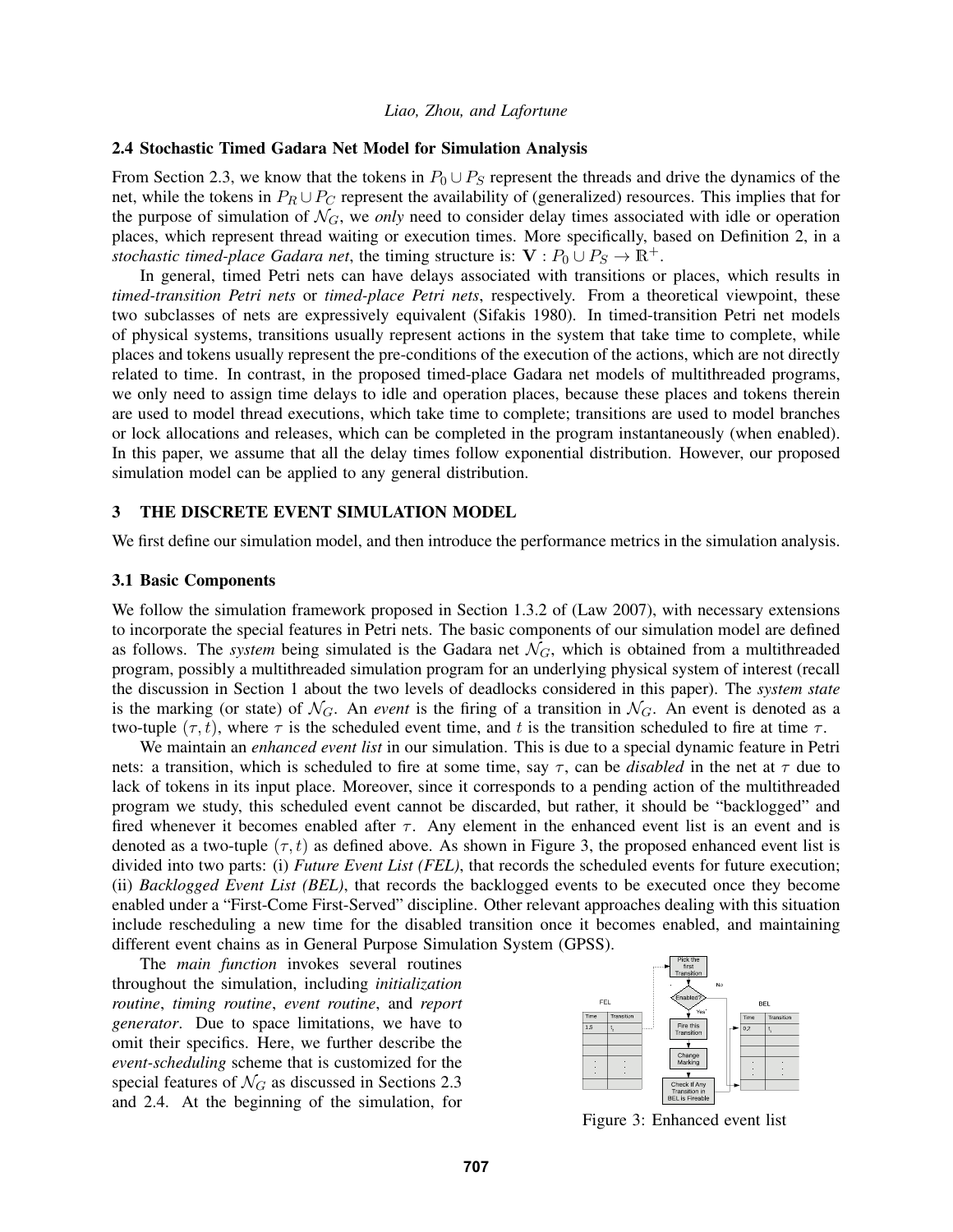each token in any idle place  $p \in P_0$ , the simulation program schedules a (future) time to fire the output transition of  $p$ . During the simulation, when a token enters an operation place  $p \in P_S$ , the simulation program immediately schedules a (future) time to fire the output transition of  $p$ . In both cases, the time is scheduled according to the delay time distribution

associated with p. When p has more than one output transition (e.g., when the output transitions of p model if/else), the simulation program first selects one of the output transitions of p, according to some pre-specified probability distribution. Then, the simulation program schedules a time to fire the selected transition according to the delay time distribution associated with  $p$ . Due to the nature of the problem, our simulation falls into the class of *terminating simulations*. There are two alternative *terminating events*: (i)  $E_1 = \{$ a transition is fired so that the system goes back to the initial state}; (ii)  $E_2 = \{$ a transition is fired so that the system goes into a deadlock state}. The simulation terminates if either  $E_1$  or  $E_2$  occurs. The set of potential deadlock states is computed off-line in Stage (ii) of the Gadara methodology described in Section 2.1. This set is input to our simulation program for deciding the occurrence of event  $E_2$ .

#### 3.2 Performance Metrics

We are interested in the following three performance metrics. These metrics are measured for program models before and after deadlock-avoidance control is applied. A comparison analysis between the original uncontrolled program model and the controlled program model is conducted based on these metrics.

### 3.2.1 Measure of Safety

A program is *safe* if no deadlock ever occurs; otherwise, it is *unsafe*. Given a Gadara net model of a deadlock-prone program, we want to measure the *deadlock probability*,  $P_d$ , of this program. Assume we make *n* independent replications of the simulation. Let  $X_i$  be the random variable associated with the *i*-th replication, which is defined as follows:

$$
X_i = \begin{cases} 0, & \text{if the } i\text{-th replication terminates with event } E_1; \\ 1, & \text{if the } i\text{-th replication terminates with event } E_2. \end{cases}
$$
 (1)  
0.4.2 of (1, we know that an unbiased point estimator for P, is:  $\hat{P}_1 = \sum_{i=1}^{n} X_i$ 

According to Section 9.4.2 of (Law 2007), we know that an unbiased point estimator for  $P_d$  is:  $\hat{P}_d$  =  $\frac{1}{n}$ .

#### 3.2.2 Measure of Efficiency

We use the average total time the threads take to complete their tasks to characterize the *efficiency* of the program. Thus, we measure the *Mean Time To Finish (MTTF)*, given that no deadlock occurs in the program. MTTF is estimated by mean termination times of the replications that terminate with event  $E_1$ .

#### 3.2.3 Measure of Activity Level

We use the average number of threads, which are simultaneously executing in the critical region, to characterize the *activity level* of the program, which also reflects the program's concurrency level. According to the definition of Gadara nets, the critical region is captured by the set of operation places. Therefore, the activity level,  $\beta$ , can be estimated as follows.

$$
\hat{\beta} = \sum_{p \in P_0} M_0(p) - \sum_{p \in P_0} \hat{U}(p)
$$
\n(2)

where  $M_0(p)$  is the initial number of tokens in place p, and where  $\hat{U}(p)$  is the expected time-average number of tokens in place  $p$  given that no deadlock occurs in the program. In (2), the first term represents, at the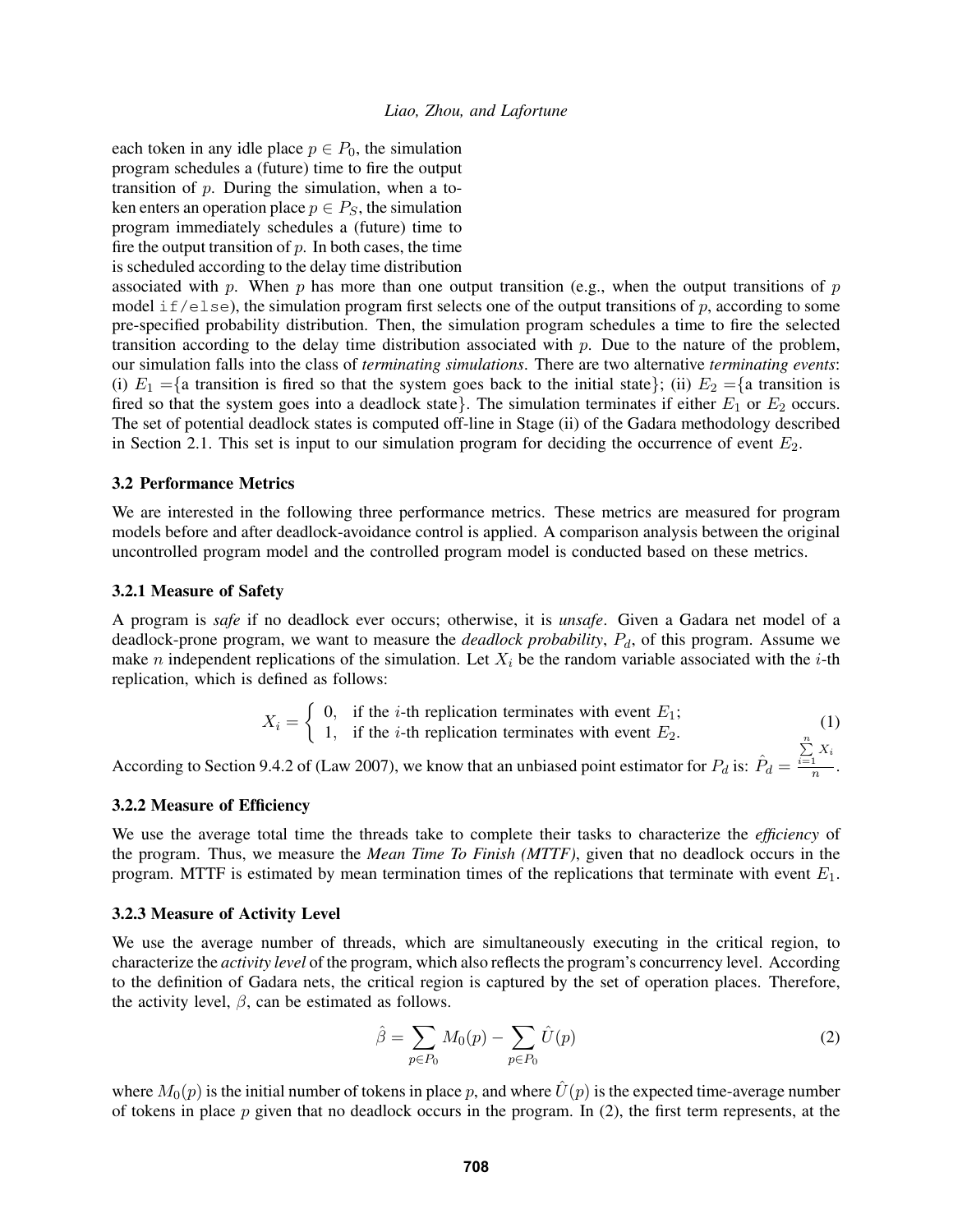initial state, the total number of threads waiting in the idle places; the second term represents, throughout the simulation, the average number of threads waiting in the idle places. The difference of these two terms,  $\hat{\beta}$ , represents the average number of threads executing in the operation places throughout the simulation. The measure  $\hat{U}(p)$ , also known as the *utilization* of place p, can be estimated as:  $\hat{U}(p) = E\left[\frac{\int_0^T M_{\tau}(p)d\tau}{T}\right]$ , where  $M_{\tau}(p)$  is the number of tokens in place p at time  $\tau$  and T is the termination time of a replication that terminates with event  $E_1$ . Note that  $T$  is a random variable, and the expectation is with respect to  $T$ .  $\hat{U}(p)$  can be measured by standard techniques employed in the simulation analysis of queueing systems for estimating average queue length or average server utilization.

# 4 CASE STUDIES

We present our simulation study for two deadlock-prone Gadara nets, both before and after control. The sensitivity analysis reports the performance metrics introduced in Section 3.2 for a range of values of key parameters. For each case, we carried out 20,000 replications. When comparing the before-control and after-control nets in each example, we employ the *Common Random Number (CRN)* technique to facilitate the comparison analysis. Due to space limitations, we focus on simulation analysis, and have to omit the details about deadlock detection and control logic synthesis; see (Liao et al. 2010) for further discussion.

### 4.1 Case Study 1: A Deadlock Scenario in the OpenLDAP Software

OpenLDAP is a popular open-source implementation of the Lightweight Directory Access Protocol (LDAP). We built the Gadara net model of version 2.2.20 of slapd, which is a high-performance multithreaded network server program of OpenLDAP, and has a confirmed CMW deadlock bug. For the sake of discussion, we focus on the critical region involved in this deadlock, and study its associated Gadara net model, shown in solid lines in Figure 4. A deadlock will occur if one token (representing thread 1) is in place  $p_5$  and another token (representing thread 2) is in place  $p_1$ . In this scenario, thread 1 is holding lock B and waiting for lock A, while thread 2 is holding A and waiting for B. The program model after control is the entire net shown in Figure 4, where the synthesized monitor place is shown with a dashed line. In presence of the monitor place, the aforementioned deadlock will not be reachable in the controlled model.

Recall that each operation place models a code segment where a thread can execute. So the random delay time associated with each operation place should reflect the execution time of the involved thread. Methodologies for determining the accurate execution time of code segments have been developed by researchers in the area of real-time embedded systems (Harmon, Baker, and Whalley 1994). One conventional approach is to assume that the execution time of each



Figure 4: A deadlock example in the OpenLDAP Software

instruction is a constant. However, factors such as machine status can also add randomness to the execution time. For the purpose of our present study, we will assume that the delay associated with each operation place is exponentially distributed with mean equal to 1. At the beginning of each replication, we schedule each token in  $p_0$  to fire  $t_1$  after a random delay time that is exponentially distributed with mean  $\mu$ , which is chosen to be 0.5 in this study. Simulations for other values of  $\mu$  can be carried out in a similar manner.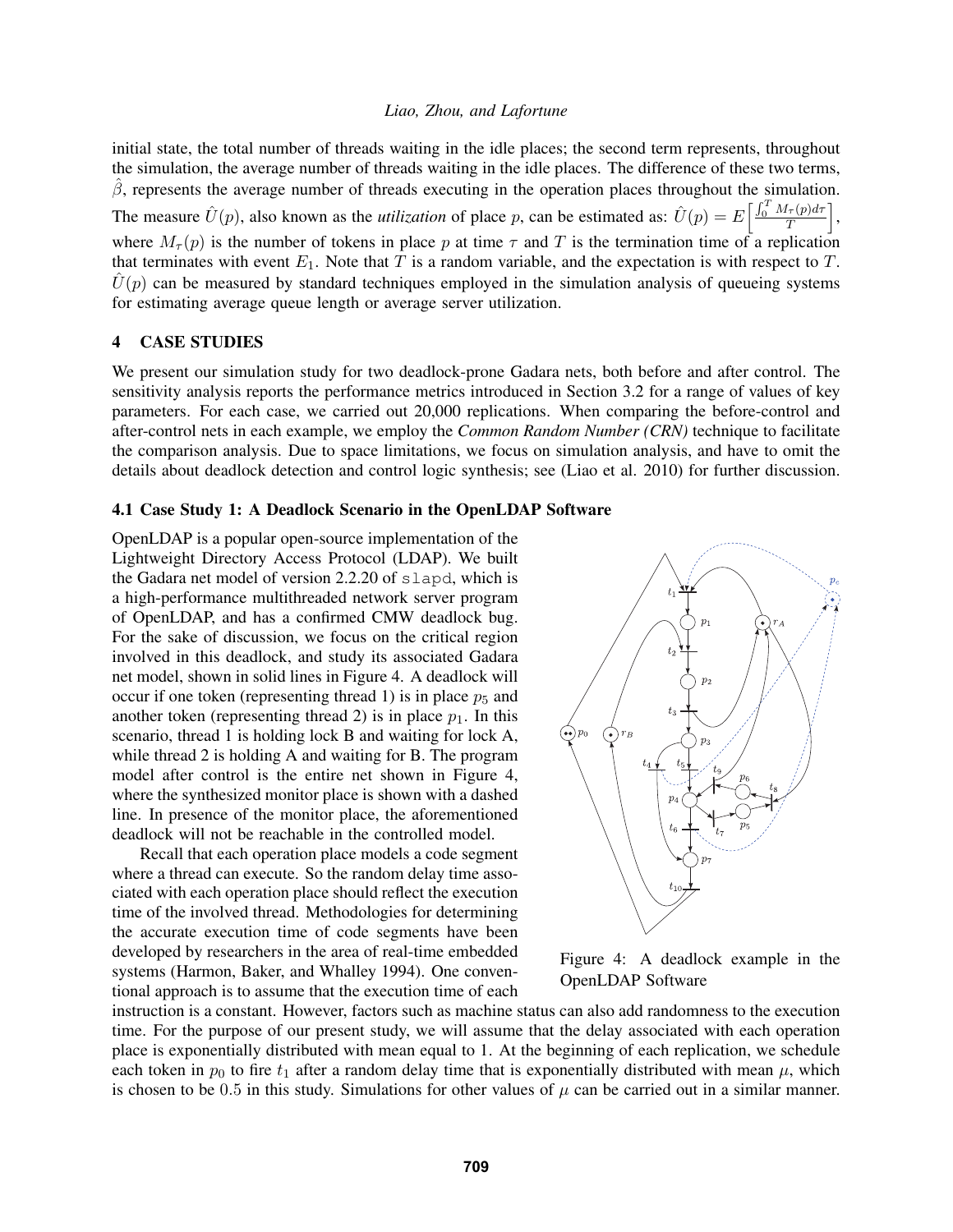We employ sensitivity analysis to study the effect of the program parameter, namely branch selection probability distribution, on the program's performance. There are two branch selections in this example:  $t_4/t_5$  and  $t_6/t_7$ . If there is a thread in  $p_3$ , we assume this thread will choose branch  $t_4$  with probability  $\pi_4$ and choose branch  $t_5$  with probability  $1 - \pi_4$ . Similarly, if there is a thread in  $p_4$ , we assume this thread will choose branch  $t_6$  with probability  $\pi_6$  and choose branch  $t_7$  with probability  $1 - \pi_6$ . The deadlock probability  $P_d$  of the uncontrolled model under various values of ( $\pi_4$ ,  $\pi_6$ ) is shown in Figure 5. We observe that the smaller the values of  $\pi_4$  and  $\pi_6$  are, the larger the value of  $P_d$  is. This observation agrees with our intuition: when  $\pi_4$  and  $\pi_6$  decrease, the thread holding lock B is more likely to enter the loop ( $p_4$ ,  $p_5$ , and  $p_6$ ) to acquire lock A, and thus more likely to enter a CMW deadlock. The deadlock probability of the controlled model is always 0, which is verified by simulation.

The MTTF of the uncontrolled and controlled models, under various values of  $(\pi_4, \pi_6)$ , are shown in Figures 6(a) and (b), respectively, where the z-axis is on a log-scale. We observe that MTTF increases in controlled models. One reason leading to the increase is the imposition of the synthesized monitor place. Another important reason is that the calculation of the statistics of MTTF before control only takes into account those replications that did not deadlock, and ignores the ones that deadlocked. In other words, MTTF before control is "biased downwards" because it only considers deadlock-free replications. To quantify this comparison, we further compute the overhead in MTTF, which is defined as the ratio of the increase in MTTF after control and the original MTTF before control. The overhead in MTTF is





shown in Figure 6(c). We see that  $\pi_6$ , which directly affects the probability of entering the loop ( $p_4$ ,  $p_5$ , and  $p_6$ ), is the key factor in the MTTF performance of program models. There exists a threshold value for  $\pi_6$ , denoted as  $TH_{\pi_6}$ . When  $\pi_6$  is smaller than  $TH_{\pi_6}$ , MTTF in uncontrolled and controlled models as well as the overhead in MTTF dramatically increase.



Figure 6: MTTF under various values of  $(\pi_4, \pi_6)$ : (a) Before control; (b) After control; (c) Overhead

The  $\beta$  of the uncontrolled and controlled models, under various values of  $(\pi_4, \pi_6)$ , are shown in Figures 7(a) and (b), respectively. We see that  $\beta$  decreases in controlled models. Similarly, we compute the overhead in  $\beta$ , which is defined as the ratio of the decrease in  $\beta$  after control and the original  $\beta$  before control. The overhead in  $\beta$  is shown in Figure 7(c). We also see that  $\beta$  decreases when  $\pi_4$  and  $\pi_6$  decrease. This observation agrees with our analysis above. When  $\pi_4$  and  $\pi_6$  decrease, the uncontrolled model has a higher deadlock probability, and the effect of the monitor place in the controlled model is more prominent, thus the overall thread activity decreases. Note that in this situation, the overhead in  $\beta$  also decreases.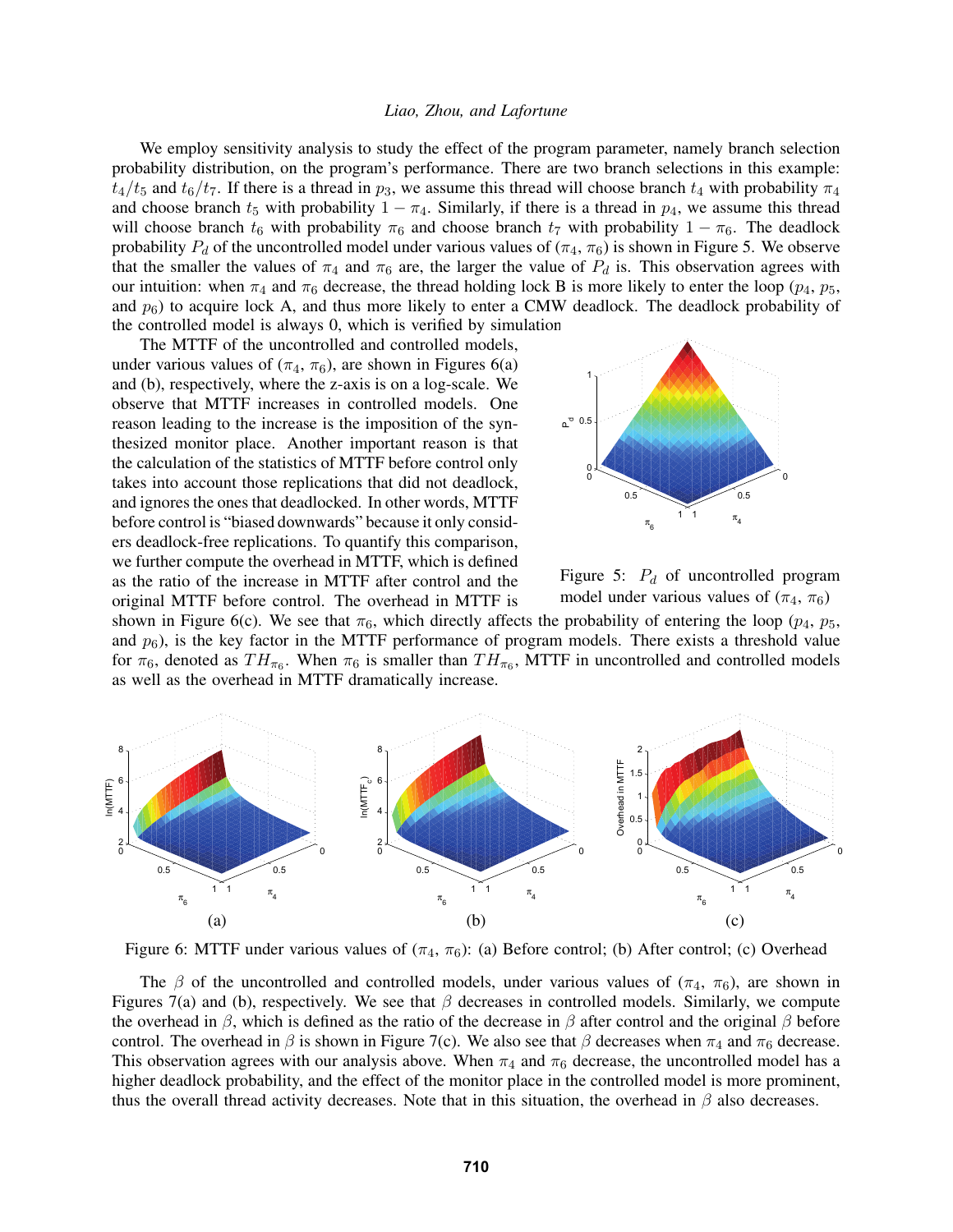

Figure 7:  $\beta$  under various values of  $(\pi_4, \pi_6)$ : (a) Before control; (b) After control; (c) Overhead

Remark 1 In practice, if the consequence of the potential deadlock is manageable, then we can operate the monitor place to balance  $P_d$  against MTTF and  $\beta$ . When  $\pi_4$  and  $\pi_6$  are large, we know from Figure 5 that  $P_d$  is small in the uncontrolled model, thus we can turn off the monitor place, and avoid the overhead in MTTF and  $\beta$ . As shown in Figure 7(c), the saved overhead in  $\beta$  in this case is relatively large.

#### 4.2 Case Study 2: Two Threads Sharing Three Common Resources

The second case we will study is the Gadara net model of a multithreaded simulator for a hypothetical concurrent healthcare system. As shown in Figure 2 in Section 2.3, the subnet  $\mathcal{N}_1$  models the first patient flow, and the subnet  $\mathcal{N}_2$  models the second patient flow. The resource places  $r_A$ ,  $r_B$ , and  $r_C$  model the nurse, physician, and medical equipment, respectively. The two patient flows represent two prototype procedures of medical treatment. Each flow consists of five treatment stages, as modeled by the operation places. The requirement of resources in each treatment stage is self-explanatory from the Gadara net. As discussed in Section 1, the multithreaded simulator can use mutexes to prevent the above three resources from being accessed concurrently. Thus, the potential deadlocks of the system can manifest themselves in the multithreaded simulator at run time. There are two potential deadlock scenarios in this example: one deadlock occurs when  $M(p_{11}) = M(p_{23}) = 1$ ; another deadlock occurs when  $M(p_{13}) = M(p_{21}) = 1$ . (The unspecified operation places are empty by default; the marking of resource and idle places can be uniquely determined based on the marking of operation places.) There are also three *deadlock-free unsafe states*: (i)  $M(p_{11}) = M(p_{21}) = 1$ , (ii)  $M(p_{11}) =$  $M(p_{22}) = 1$ , and (iii)  $M(p_{12}) = M(p_{21}) = 1$ . When



Figure 8: A Gadara net model of two threads sharing three resources: After control

the net is in any of these states, even if it is not in a deadlock, it will unavoidably enter a deadlock in the future. Thus, we need to synthesize control logic to prevent all of the aforementioned states. The control synthesis constructs three monitor places, as shown in dashed lines in Figure 8. The various combinations of ON/OFF of these monitor places lead to eight different control strategies, as defined in Table 1.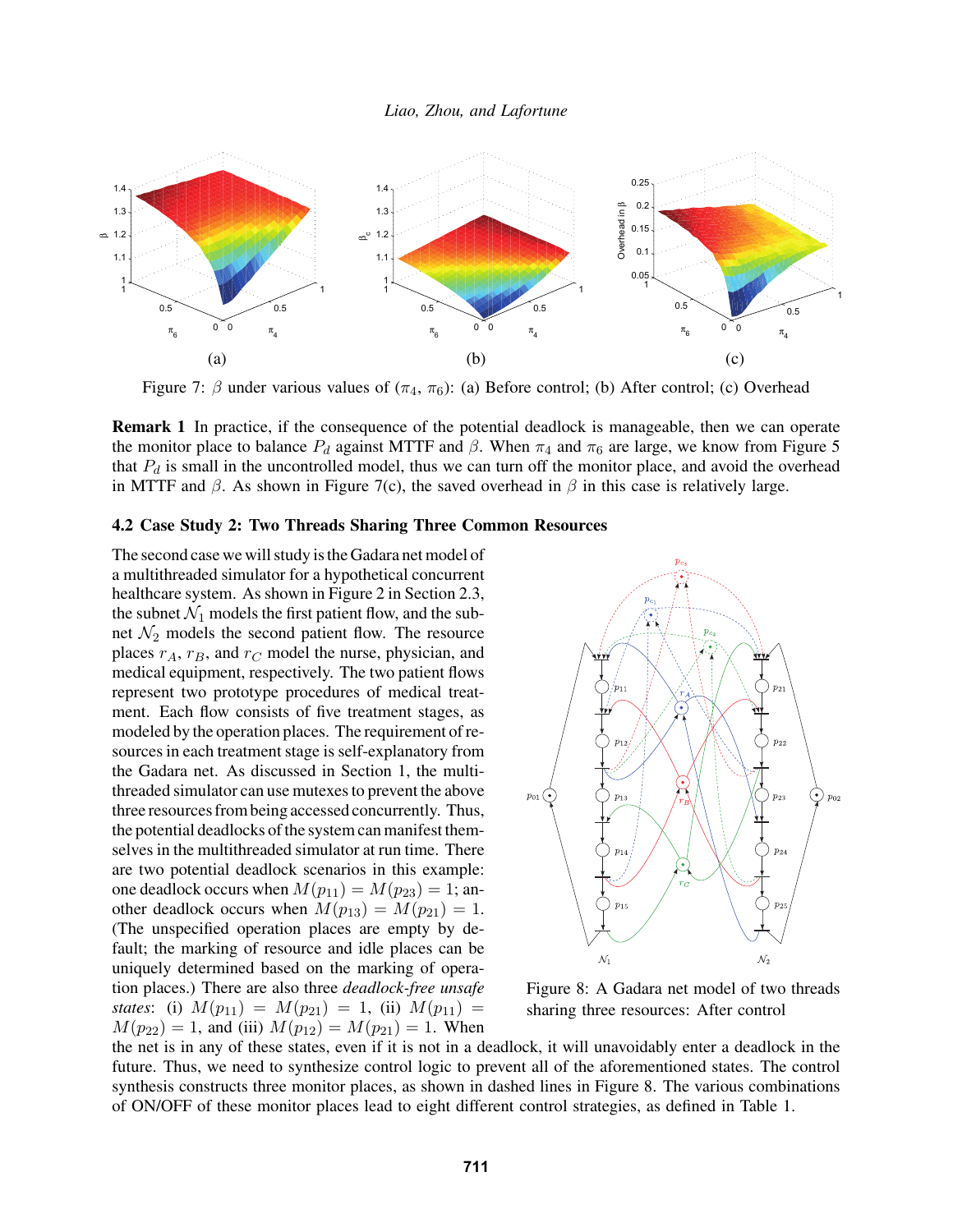In the simulation, the delays associated with operation places are exponentially distributed. For the five operation places  $p_{11}$  to  $p_{15}$  in  $\mathcal{N}_1$ , the mean parameters are 1, 2, 1, 5, and 12, respectively; for the five operation places  $p_{21}$  to  $p_{25}$  in  $\mathcal{N}_2$ , the mean parameters are 3, 5, 1, 2, and 1, respectively. In addition, the delays associated with  $p_{01}$  and  $p_{02}$  are exponentially distributed with means  $\mu_1$  and  $\mu_2$ , respectively.

For the eight control strategies shown in Table 1, one can think of Strategy 1 as the most "aggressive" control, since it turns off all three monitor places for better performance in terms of MTTF and  $\beta$ ; on the other hand, Strategy 8 can be considered as the most "conservative" control, since it turns on all three monitor places, which *guarantees* deadlock-freeness in the controlled model at the price of degraded performance for MTTF and  $\beta$ . We have conducted sensitivity analysis to study the effect of  $\mu_1$  and  $\mu_2$ on the program's performance under these eight control strategies. *Our goal is:* given a tradeoff criterion between  $P_d$  and MTTF (or  $\beta$ ), find the best control strategy for any pair of  $(\mu_1, \mu_2)$ .

To illustrate, let us consider the sensitivity analysis results for Strategy 2 (i.e.,  $p_{c3}$  only), which are shown in Figure 9. To measure the effectiveness of deadlock reduction of a certain control strategy, we introduce the *deadlock probability reduction rate*, ρ, which is defined as the ratio between the decrease in deadlock probability due to this strategy in the controlled model and  $P_d$  of the uncontrolled model. The metric  $\rho$  of Strategy 2, derived from the results in Figure 9(a) and the counterpart of the uncontrolled model, is shown in Figure 10. It is interesting to see that when  $\mu_1$  and  $\mu_2$  are

Table 1: Definition of control strategies

| Strategy | Monitor $p_{c_1}$ | Monitor $p_{c2}$ | Monitor $p_{c3}$ |
|----------|-------------------|------------------|------------------|
|          | OFF               | OFF              | OFF              |
| 2        | OFF               | OFF              | ON               |
| 3        | <b>OFF</b>        | ON               | <b>OFF</b>       |
|          | ON                | OFF              | <b>OFF</b>       |
| 5        | OFF               | ON               | ON               |
| 6        | ON                | OFF              | ON               |
| 7        | ON                | ON               | <b>OFF</b>       |
| 8        | ON                | ΟN               | ΟN               |

small, by using Strategy 2, the monitor place  $p_{c3}$  alone can prevent most of the potential deadlocks. Therefore, similar in spirit to the discussion in Remark 1, if the consequence of the potential deadlock is manageable (e.g., one of the patients in deadlock can be rescheduled without jeopardizing his/her health), then we can employ Strategy 2 (instead of the most conservative Strategy 8) to gain better MTTF and  $\beta$ performance when  $\mu_1$  and  $\mu_2$  are small. Similar analysis can be carried out for all the other strategies; we omit the details due to space limitations.



Figure 9: Sensitivity analysis results for Strategy 2: (a)  $P_d$ ; (b) MTTF; (c)  $\beta$ 

If one can specify a minimum allowed value for  $\rho$ , say  $\rho_0$ , based on the empirical analysis of system tolerance, then a possible tradeoff criterion (between  $P_d$  and MTTF) for selecting a control strategy is: given  $\rho_0$  and  $(\mu_1, \mu_2)$ , find the best strategy such that (i) its  $\rho$ is greater than  $\rho_0$ , and (ii) its MTTF is as small as possible. Based

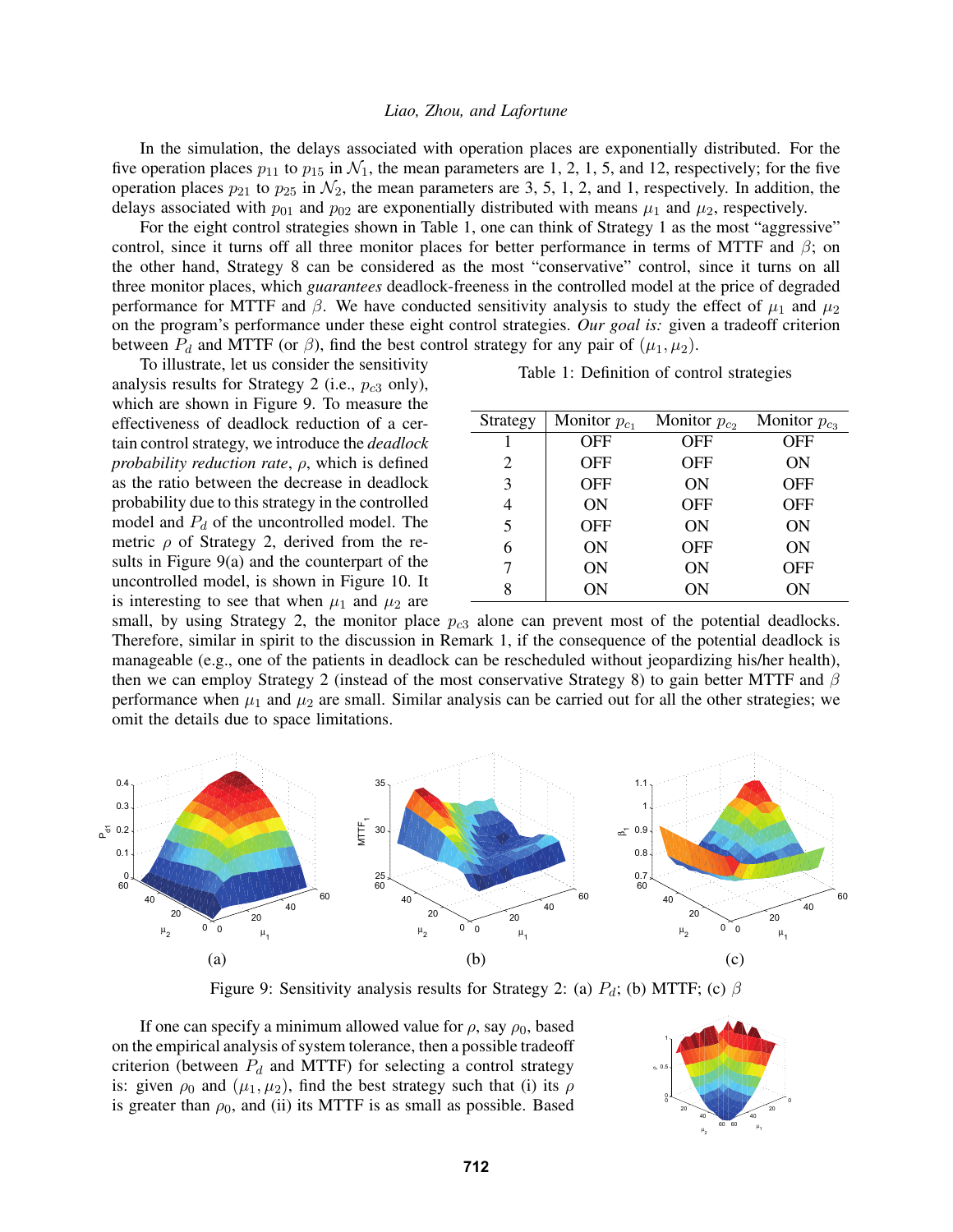on our sensitivity analysis results obtained above, the best strategy at  $(\mu_1, \mu_2)$  can be found by first searching for the set of strategies whose  $\rho$  is greater than  $\rho_0$ , then selecting the one whose MTTF is the smallest in this set. After conducting this search process for all pairs of  $(\mu_1, \mu_2)$  of interest, we can construct a *Control Strategy Map*, under the tradeoff between  $P_d$  and MTTF, on the  $\mu_1$ - $\mu_2$  plane as shown in Figure 11(a). Using the above sensitivity analysis results, we can construct various forms of Control Strategy Maps according

to specific needs. For instance, if we substitute Condition (ii) above by "(ii') its  $\beta$  is as large as possible", then we can obtain a Control Strategy Map under the tradeoff between  $P_d$  and  $\beta$ , as shown in Figure 11(b). For both maps in Figure 11, we chose  $\rho_0 = 0.75$ . Further extensions are possible by using a requirement in terms of a maximum allowed value for  $P_d$ , instead of Condition (i) above.



Figure 11: Control Strategy Maps: (a) Tradeoff between  $P_d$  and MTTF; (b) Tradeoff between  $P_d$  and  $\beta$ 

# 5 CONCLUSION

We have used discrete event simulation to study the performance of deadlock-avoidance control in deadlockprone concurrent programs that use mutexes for access to shared data. The given multithreaded program, which could be a concurrent simulator itself, is modeled by stochastic timed-place Gadara Petri nets, a special class of Petri nets introduced in our recent work. We proposed a formal methodology and data structure for the simulation of stochastic timed-place Gadara Petri nets. We conducted simulation analysis on two case studies and measured the performance metrics in terms of safety, efficiency, and activity level. We further carried out a comparison analysis on the models before and after deadlock-avoidance control logic is applied to the program. We reported results on the impact of key parameters and different control strategies on the performance metrics. We also discussed the implications for the practical implementation of control strategies to prevent deadlocks in multithreaded software.

# ACKNOWLEDGMENTS

This work was partially supported by NSF grant CCF-0819882 and an award from HP Labs Innovation Research Program. We thank Dr. Mark Van Oyen, Dr. Ricardo Lüders, and the anonymous reviewers for many helpful comments.

# **REFERENCES**

Bagrodia, R. L., and M. Takai. 2000, April. "Performance evaluation of conservative algorithms in parallel simulation languages". *IEEE Transactions on Parallel and Distributed Systems* 11 (4): 395–411. Cassandras, C. G., and S. Lafortune. 2008. *Introduction to Discrete Event Systems*. 2nd ed. Springer.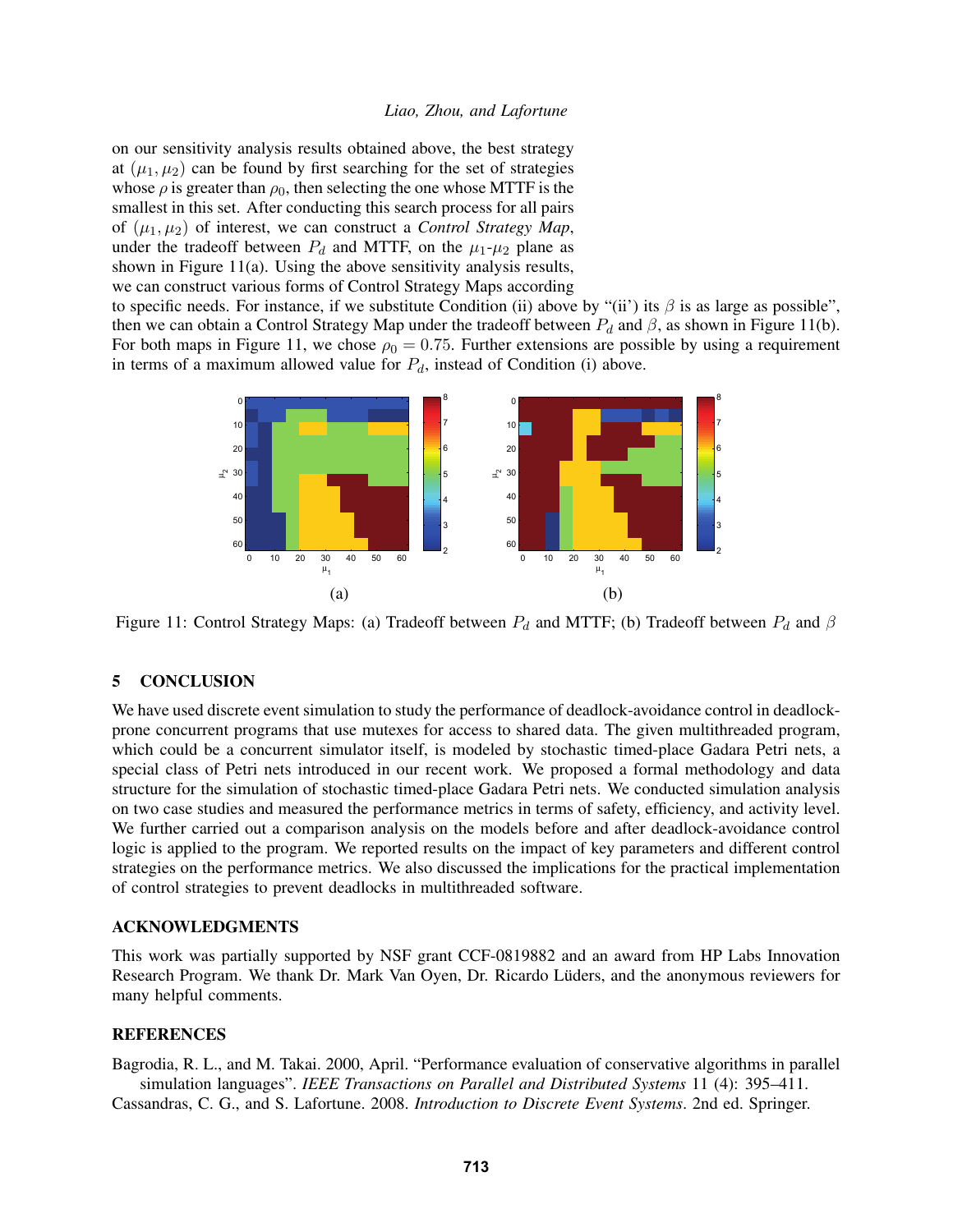In the simulation, the delays associated with operation places are exponentially distributed. For the five operation places  $p_{11}$  to  $p_{15}$  in  $\mathcal{N}_1$ , the mean parameters are 1, 2, 1, 5, and 12, respectively; for the five operation places  $p_{21}$  to  $p_{25}$  in  $\mathcal{N}_2$ , the mean parameters are 3, 5, 1, 2, and 1, respectively. In addition, the delays associated with  $p_{01}$  and  $p_{02}$  are exponentially distributed with means  $\mu_1$  and  $\mu_2$ , respectively.

For the eight control strategies shown in Table 1, one can think of Strategy 1 as the most "aggressive" control, since it turns off all three monitor places for better performance in terms of MTTF and  $\beta$ ; on the other hand, Strategy 8 can be considered as the most "conservative" control, since it turns on all three monitor places, which *guarantees* deadlock-freeness in the controlled model at the price of degraded performance for MTTF and  $\beta$ . We have conducted sensitivity analysis to study the effect of  $\mu_1$  and  $\mu_2$ on the program's performance under these eight control strategies. *Our goal is:* given a tradeoff criterion between  $P_d$  and MTTF (or  $\beta$ ), find the best control strategy for any pair of  $(\mu_1, \mu_2)$ .

To illustrate, let us consider the sensitivity analysis results for Strategy 2 (i.e.,  $p_{c3}$  only), which are shown in Figure 9. To measure the effectiveness of deadlock reduction of a certain control strategy, we introduce the *deadlock probability reduction rate*, ρ, which is defined as the ratio between the decrease in deadlock probability due to this strategy in the controlled model and  $P_d$  of the uncontrolled model. The metric  $\rho$  of Strategy 2, derived from the results in Figure 9(a) and the counterpart of the uncontrolled model, is shown in Figure 10. It is interesting to see that when  $\mu_1$  and  $\mu_2$  are

Table 1: Definition of control strategies

| Strategy | Monitor $p_{c_1}$ | Monitor $p_{c2}$ | Monitor $p_{c3}$ |
|----------|-------------------|------------------|------------------|
|          | OFF               | OFF              | OFF              |
| 2        | <b>OFF</b>        | OFF              | ON               |
| 3        | <b>OFF</b>        | ON               | <b>OFF</b>       |
| 4        | ON                | OFF              | <b>OFF</b>       |
| 5        | <b>OFF</b>        | ON               | ON               |
| 6        | ON                | OFF              | ON               |
| 7        | ON                | ON               | <b>OFF</b>       |
| 8        | ΟN                | ΟN               | ΟN               |

small, by using Strategy 2, the monitor place  $p_{c3}$  alone can prevent most of the potential deadlocks. Therefore, similar in spirit to the discussion in Remark 1, if the consequence of the potential deadlock is manageable (e.g., one of the patients in deadlock can be rescheduled without jeopardizing his/her health), then we can employ Strategy 2 (instead of the most conservative Strategy 8) to gain better MTTF and  $\beta$ performance when  $\mu_1$  and  $\mu_2$  are small. Similar analysis can be carried out for all the other strategies; we omit the details due to space limitations.



Figure 9: Sensitivity analysis results for Strategy 2: (a)  $P_d$ ; (b) MTTF; (c)  $\beta$ 

If one can specify a minimum allowed value for  $\rho$ , say  $\rho_0$ , based on the empirical analysis of system tolerance, then a possible tradeoff criterion (between  $P_d$  and MTTF) for selecting a control strategy is: given  $\rho_0$  and  $(\mu_1, \mu_2)$ , find the best strategy such that (i) its  $\rho$ is greater than  $\rho_0$ , and (ii) its MTTF is as small as possible. Based



Figure 10: Deadlock probability